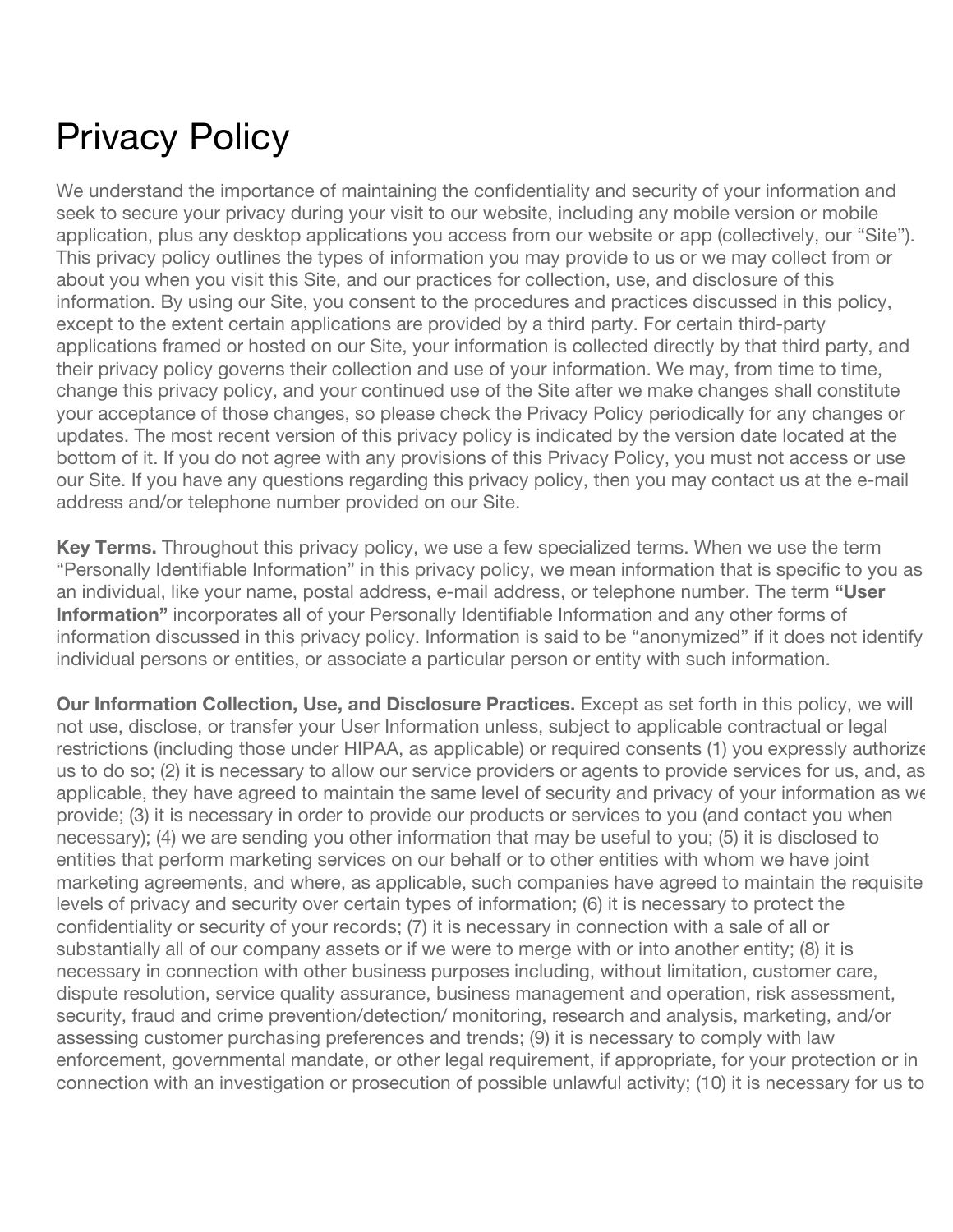provide it to our attorneys, accountants, regulators, auditors or other advisors; or (11) it is otherwise required or permitted by law.

**Information You Affirmatively Provide.** When you fill out a form on our Site, sign up for communications from us, or ask us to contact you, we collect the information you provide and use it for the specified purpose for which you provided it, and potentially for other expected, related purposes. To the extent that we are required to comply with the Health Insurance Portability and Accountability Act ("HIPAA") and/or the Health Information Technology for Economic and Clinical Health Act (the "HITECH Act"), any protected health information ("PHI") you submit or provide to us directly will be treated in compliance with privacy and security standards set forth in HIPAA and/or the HITECH Act, or regulations thereunder, as applicable.

**Social Media Platforms, Websites and User-Generated or Provided Content.** You agree that any information or content that you post, upload, provide, contribute, or submit for publication (each a "Submission") to our Site or any social media application or channel (including our business or other branded pages contained on any social media platform such as Facebook or Twitter) or third-party website, including any images, review or rating content about our business or any contribution you make to any forum, message board or discussion group we may make available, is done at your own risk and without any expectation of privacy, and you acknowledge that such information may be seen by or shared with others. We cannot control the actions of other users of any social media platform or website and we are therefore not responsible for any content or Submissions contained on such sites and platforms. By visiting any of our pages that are contained on a social media platform or website, you are representing and warranting to us that you have reviewed the applicable privacy policy and terms of use of such platform or website and that you will abide by all such provisions contained therein. Additionally, in the event that we offer a message board, review capability, or any other interactive or social-type feature or other feature permitting content submission on a website administered directly by us, please be aware that these areas may allow you to publicly post, and share with other users, certain messages, content, images or other information (e.g., stories, pictures, ingredients, tips, etc.). Although we may take certain precautions to protect those who use these areas of our Site(s), we encourage you to be wary of giving out any Personally Identifiable Information in such public forums. Any information you post or submit can be collected and used by people you don't know. We cannot guarantee the privacy and safety of these areas and are therefore not responsible for any information you choose to post. You agree not to post any content that violates the privacy rights of anyone else, or that is otherwise unlawful, offensive, obscene or vulgar, threatening, defamatory, hateful, promotes illegal activity or violates the rights of a third party, including without limitation copyright, trademark, or publicity rights. Your use of these features is fully at your own risk. In addition, any operational suggestions that you send us, such as your questions, feedback, ideas, or other creative material ("Feedback") belongs to us and will not be treated as confidential. You acknowledge and agree that we may use, reproduce, adapt, distribute, display, disclose, or create derivative works from Feedback without acknowledgement or compensation to you.

**Job Applicants.** Any Personally Identifiable Information you provide to us when applying for a career position with our company will be used solely to consider and act upon your application. We may retain your Personally Identifiable Information for a period of time, but only for as long as necessary for such purposes or as otherwise required by law. We may disclose your Personally Identifiable Information to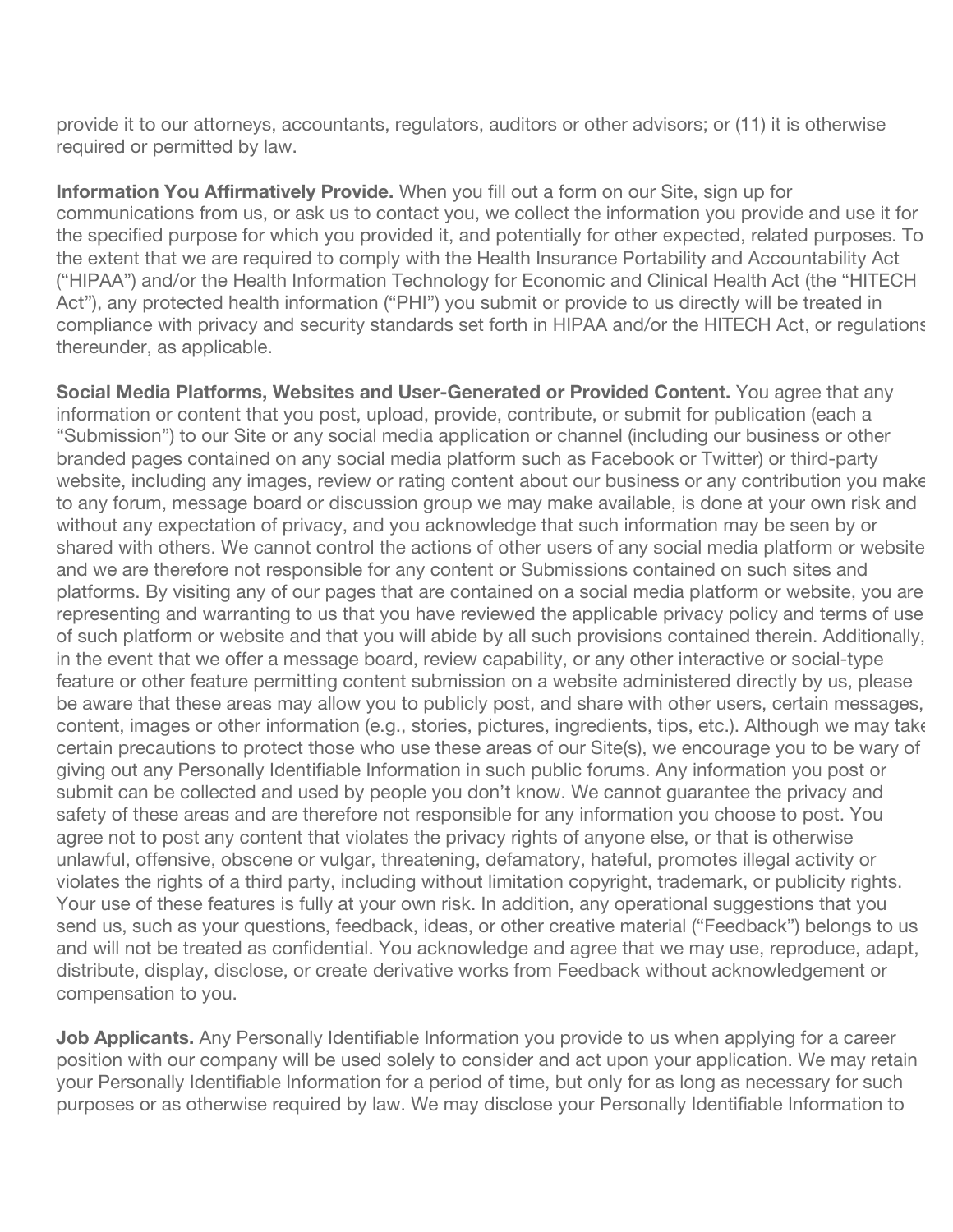our agents for the purpose of evaluating your qualifications for the particular position you applied for, for other available positions or as otherwise required by law. We may also disclose your Personally Identifiable Information to third parties hired by us to collect, maintain, and analyze candidates for career positions or as otherwise required by law.

**Contests, Sweepstakes and Other Promotions.** On our Site, we may offer, from time to time, certain contests, sweepstakes and other promotions, subject to applicable terms and conditions, and we use the information you provide to administer the contests, sweepstakes and other promotions. Through these promotions, you may choose to participate in activities such as sharing information found on our Site with others and sending e-mail invitations. To the extent you provide us information about a third party, you represent that any third party about whom you provide us information has given you express consent to do so. Subject to applicable contractual or legal restrictions, we also may use the information you provide to communicate with you, or the other people about whom you provide information, about our products and services, or our partners or service providers may use such information to communicate with you about the contests, sweepstakes or other promotions or their products and services, and you consent to such use of any information you provide to us for this purpose.

**Other Types of Information We May Collect.** In addition to information you affirmatively provide to us, when you visit our Site to browse, we may collect, use, and store certain **"Site Traffic Information"** such as the type of operating system, computer modem, device ID and Internet browser you are using, the date and time you access our Site, the number of times you visit our Site, the particular pages you view, and the length of your visits to our Site. We may use this Site Traffic Information to improve our Site and user experience, and we may share this information with third parties if we choose to disclose anonymized Site Traffic Information for marketing or commercial purposes.

## **Web Analytics Tools, Cookies and Web Beacons.**

We may use various website analytics tools and technologies regarding activities on our Site that require storage of web session data. The overall aim of these tools is to aid in making our Site easy to use, to proactively identify and correct error conditions and to provide more relevant advertising and content to you. These tools and technologies are also used to assist website visitors who report problems in the use of our Site. Stored web session data is used in accordance with this privacy policy. We may employ cookies (i.e., small text files) that our Site may send to your browser for storage on your hard drive, and later processes may check for the presence of such cookies. We may use such cookies to make use of our Site easier by saving your status and preferences upon visits to our Site. Most browsers are initially set to accept cookies, but you may be able to change the settings in your browser to refuse cookies, or to alert you when cookies are being sent. We may also employ cookies, web beacons, or site instrumentation, to monitor the behavior of visitors to our Site and activity on our Site, such as the number of visitors to our Site.

Third-party service providers may also place and administer cookies and web beacons via our Site or check for the presence of our cookies on your device. Such third parties may collect your anonymized information and perform website analytics as described in this privacy policy. We and/or such third parties may also use work product created by such third parties based upon web analytics data or other similar data collected from visitors to our Site in connection with providing you with more relevant advertising and content.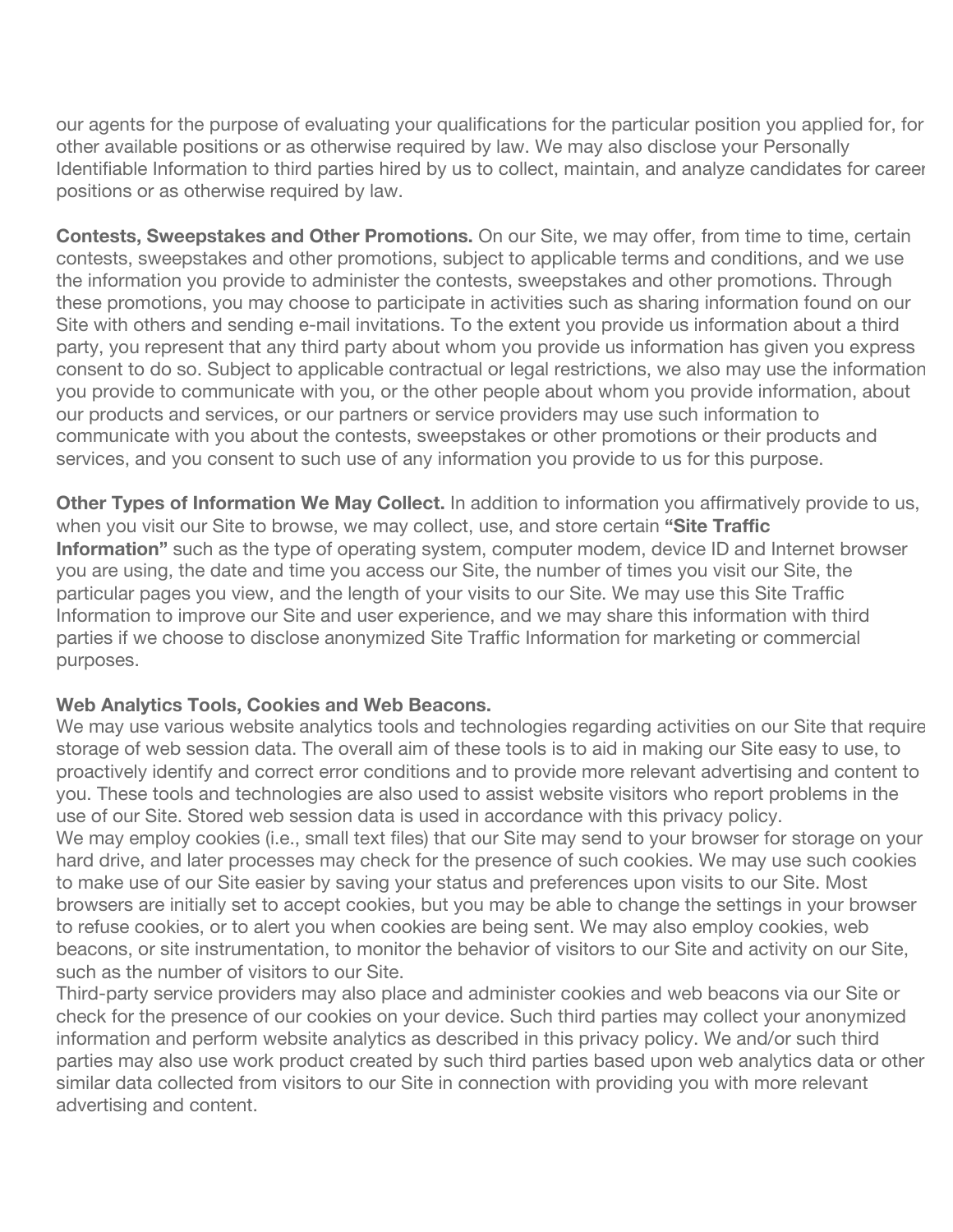**Information from Third-Party Sources.** We may also collect information about you from third-party sources, including any information you make publicly available on Social Media platforms or other online or offline resources.

**Third Party Websites and Applications.** You may have the option to enter or link to a third-party website or application through our Site, or you may have the option to enter our Site from another thirdparty website or application. Since we cannot be assured that such third-party websites follow our privacy policies, we encourage you to ask questions and review the privacy policies of these third parties. We have no responsibility or liability for the actions or policies of these independent sites, do not endorse any product or service that may be mentioned or offered in such sites, and are not responsible for the content or privacy practices of such sites. Please contact such third parties directly for questions or concerns regarding their privacy practices. For any e-commerce or payment capabilities offered on or through our Site, such payments are managed by a third-party service provider and any payment-related information is collected directly by such third-party service provider. Such provider's terms of use and privacy policy govern their provision of this payment service and their collection and storage of any information you provide through their hosted payment application, portal, or widget.

**Revising Your Information.** If you use our products, services, or Site, then you have voluntarily consented to our practices and procedures regarding your information as described in this privacy policy, any applicable Terms and Conditions of Use for our Site, and other written documentation that may be provided to you regarding our products, services, or Site. If you do not want us to use your information as described herein, or if you would like to modify your information in our records or remove your information from our databases for marketing purposes, then please contact our Customer Service at the address and/or phone number provided on our Site. Without the use of your information, however, we may not be able to provide you the products, services, or information you request. We will promptly respond to your information revision requests, but may retain copies of such information as necessary for us to comply with governmental orders, resolve disputes, troubleshoot problems, enforce any agreement you have entered into with us, and as otherwise reasonably necessary for our business purposes.

**Security.** We employ and maintain technology and security measures designed to protect your information. When you submit sensitive information on our Site, that information is subject to a variety of protections. However, no data transmission over the Internet can be guaranteed as 100% secure. As a result, while we strive to protect your information, we cannot ensure or warrant the security of any information you transmit to us or receive from us.

**Promotional E-mails.** We may send you e-mails with promotional offers if you provide us with your email. If you would no longer like to receive e-mailed special event information, sales notifications or other messages from us, please send an e-mail to our Webmaster or follow the "Unsubscribe" instructions on such e-mails. Your e-mail address will be removed from our marketing list. Please allow us a reasonable period of time in order to satisfy your request, as some promotions may already be in process.

**Children's Privacy.** Our site is not intended for anyone under 13 years of age. We are sensitive to privacy issues and look to protect your child's information. We also strive to be fully compliant with the